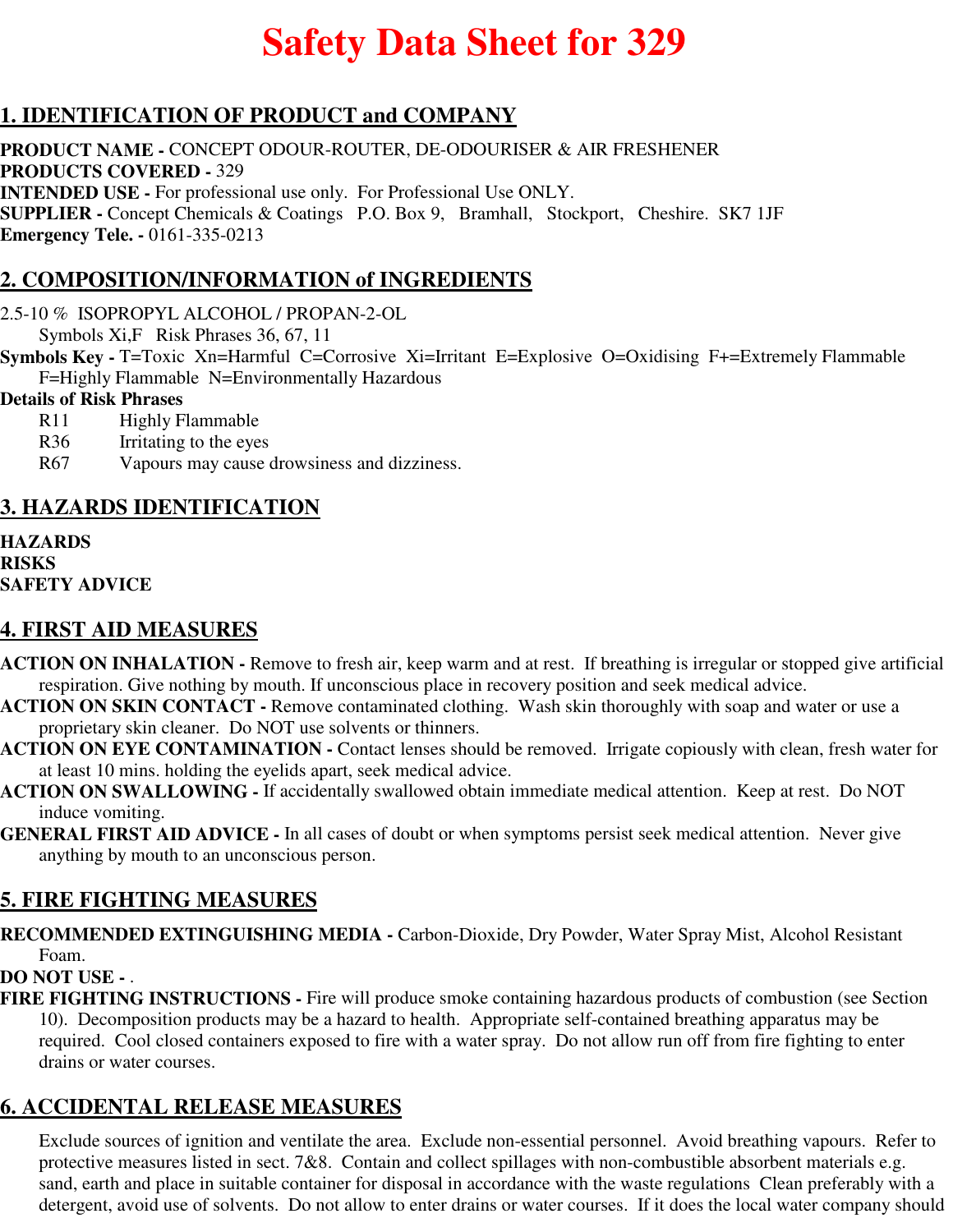be contacted immediately, in case of contamination of streams rivers or lakes the National Rivers Authority

# **7. STORAGE AND HANDLING**

- **STORAGE PRECAUTIONS -** Observe the label precautions. Store between 5 & 25 $\phi$ C in a dry well ventilated place away from sources of heat, ignition and direct sunlight. No smoking. Prevent unauthorised access. Containers which are opened should be properly resealed and kept upright to prevent leakage. Store away from oxidising agents and strongly alkaline and acidic materials.
- **HANDLING PRECAUTIONS** Vapours are heavier than air and may spread along floors. They may form explosive mixtures with air. Prevent creation of explosive or flammable mixtures and avoid vapour concs higher than the OEL Do not use in areas where potential sources of ignition exist. Electrical equipment should be protected to the appropriate standard. Use non sparking tools & exclude sources of heat, sparks & flames Avoid skin & eye contact. For personal protection see Sect.8. Good housekeeping and regular removal of waste materials will minimise risks. Keep container tightly closed. Never use pressure to empty, container is not a pressure vessel. Always keep in containers made of the same material as the supply container.

## **8. EXPOSURE CONTROLS AND PERSONAL PROTECTION**

#### **OCCUPATIONAL EXPOSURE LIMITS**

ISOPROPYL ALCOHOL / PROPAN-2-OL Long Term: 400 ppm & 999 mgm/m3 Short Term: 500 ppm & 1250 mgm/m3 Notation OES

**NOTES -** Sen =Respiratory Sensitizer OES = Occupational Exposure Standard MEL = Maximum Exposure Limit OEL's are from EH40 except where marked SUP which are assigned by the supplier of the substance

- **ENGINEERING PRECAUTIONS** Provide adequate ventilation. Where reasonably practicable this should be achieved by the use of local exhaust ventilation and good general extraction. If extraction methods are insufficient to maintain concentrations of particulates and/or solvent vapours below relevant OEL's, suitable respiratory protective equipment should be worn.
- **GENERAL PRECAUTIONS** All ppe, including rpe, used to control exposure to hazardous substances must be selected to meet the requirements of the COSHH regulations.
- **RESPIRATORY PROTECTION** Air fed respiratory equipment should be worn when sprayed if levels cannot be controlled below OEL's and engineering methods cannot be reasonably improved.
- **HAND PROTECTION Full physical protection is best. Seek relevant advice from glove manufacturers. Barrier cream may** be of help but should not be applied after exposure has occurred.
- **EYE PROTECTION -** Eye protection designed to protect against liquid splashes should be worn.
- **SKIN PROTECTION -** Cotton or cotton/synthetic overalls or coveralls are normally suitable. Grossly contaminated clothing should be removed and the skin washed with soap & water or a proprietary skin cleaner.

# **9. PHYSICAL AND CHEMICAL PROPERTIES**

**Physical State -** WHITE FLUID **Flash Point Solubility in Water -** MISCIBLE

# **10. STABILITY AND REACTIVITY**

Stable under the recommended storage & handling conditions (see Sect.7). In a fire, hazardous decomposition products such as smoke, carbon monoxide, carbon dioxide, and oxides of nitrogen may be produced. Keep away from oxidising agents and strongly alkaline and acid materials to prevent the possibility of an exothermic reaction.

# **11. TOXICOLOGICAL INFORMATION**

There is no data available on the product itself. Exposure to organic solvent vapours may result in adverse health effects such as irritation of the mucous membrane and respiratory system and adverse effects on the renal and central nervous systems. Symptons include headaches, dizziness, fatigue, muscular weakness, drowsiness and in extreme cases